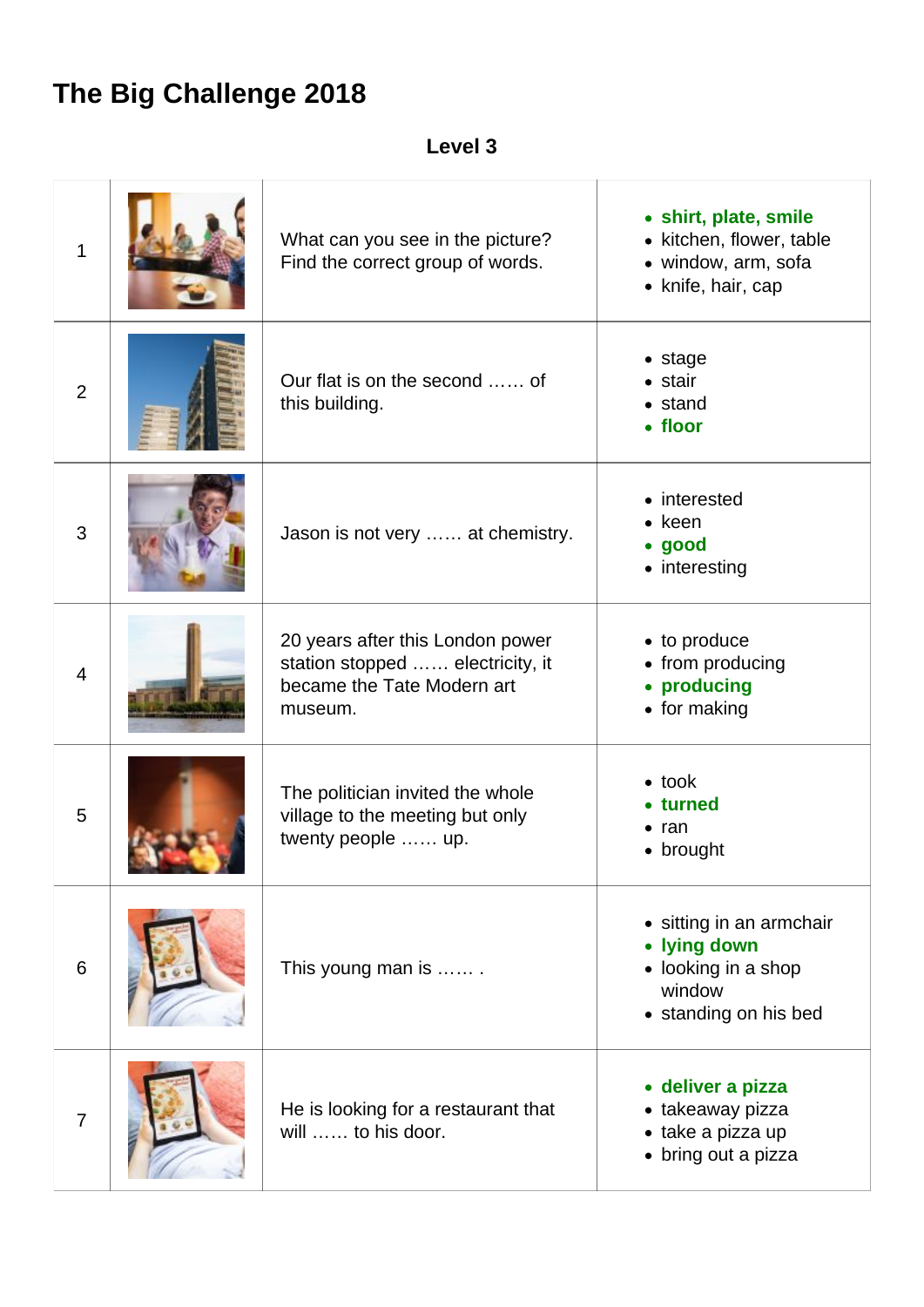| 8  |                                                                                                                                                                                                                                                                                                                                                                                                                      | Find the list of words you can<br>associate with the picture.     | • glasses, T-shirt,<br>thumb<br>· ruler, sofa, tablet<br>• finger, Wi-Fi, carpet<br>• hungry, menu, skirt                                                                                                                       |
|----|----------------------------------------------------------------------------------------------------------------------------------------------------------------------------------------------------------------------------------------------------------------------------------------------------------------------------------------------------------------------------------------------------------------------|-------------------------------------------------------------------|---------------------------------------------------------------------------------------------------------------------------------------------------------------------------------------------------------------------------------|
| 9  | <b>NEWS</b><br>Jack and Marjorie Franklyn<br>are well known in our town<br>for their delicious bread. So<br>It will be a sorry day next<br>Saturday when they open<br>their shop for the last time.<br>"We've been very happy<br>here," said lack, "but both of<br>us are over seventy now and<br>it's hard work. Also, since we've lo<br>the hypermarket opened Poople's<br>last year, only a mile away, only nati  | Find the right adjective to describe<br>the news in this article. | $\bullet$ tragic<br>$\bullet$ sad<br>$\bullet$ great<br>• exciting                                                                                                                                                              |
| 10 | <b>NEWS</b><br>Jack and Marjorie Franklyn<br>are well known in our town<br>for their delicious bread. So<br>It will be a sorry day next.<br>Saturday when they open<br>their shop for the last time.<br>"We've been very happy<br>here," said lack, "but both of<br>us are over seventy now and<br>it's hard work. Also, since we've lo<br>the hypermarket opened Poople a<br>last year, only a mile away, only nati | What is the subject of the text?                                  | • A bakery has closed.<br>• A popular shop is<br>going to close.<br>• A hypermarket has just<br>opened.<br>• A new shop is going to<br>open next Saturday.                                                                      |
| 11 | <b>NEWS</b><br>Jack and Marjorie Franklyn<br>are well known in our town<br>for their delicious bread. So<br>It will be a sorry day next<br>Saturday when they open<br>their shop for the last time.<br>"We've been very happy<br>here," said lack, "but both of<br>us are over seventy now and<br>it's hard work. Also, since we've lo<br>he hypermarket opened Poople a<br>last year, only a mile away, only nati   | What does the article tell us about<br>the Franklyns?             | • They are brother and<br>sister.<br>• They don't like living in<br>this town.<br>• Their shop is not very<br>well-known.<br>• People like their<br>bread very much.                                                            |
| 12 | <b>NEWS</b><br>Jack and Marjorie Franklyn<br>are well known in our town<br>for their delicious bread. So<br>It will be a sorry day next.<br>Saturday when they open<br>their shop for the last time.<br>We've been very happy<br>here," said lack, "but both of<br>us are over seventy now and<br>it's hard work. Also, since we've lo<br>the hypermarket opened Poople's<br>last year, only a mile away, only nati  | What is NOT one of the reasons for<br>the Franklyns' decision?    | • They don't have as<br>many customers as in<br>the past.<br>• They can't sell bread<br>as cheaply as the<br>hypermarket.<br>• They feel betrayed by<br>their customers.<br>• At their age, they don't<br>want to work so hard. |
| 13 |                                                                                                                                                                                                                                                                                                                                                                                                                      | This PE teacher is saying, "<br>you  your sports kit, Leo?"       | • Where did  forget<br>• Why haven't  got<br>• Who did  give<br>• When are  having                                                                                                                                              |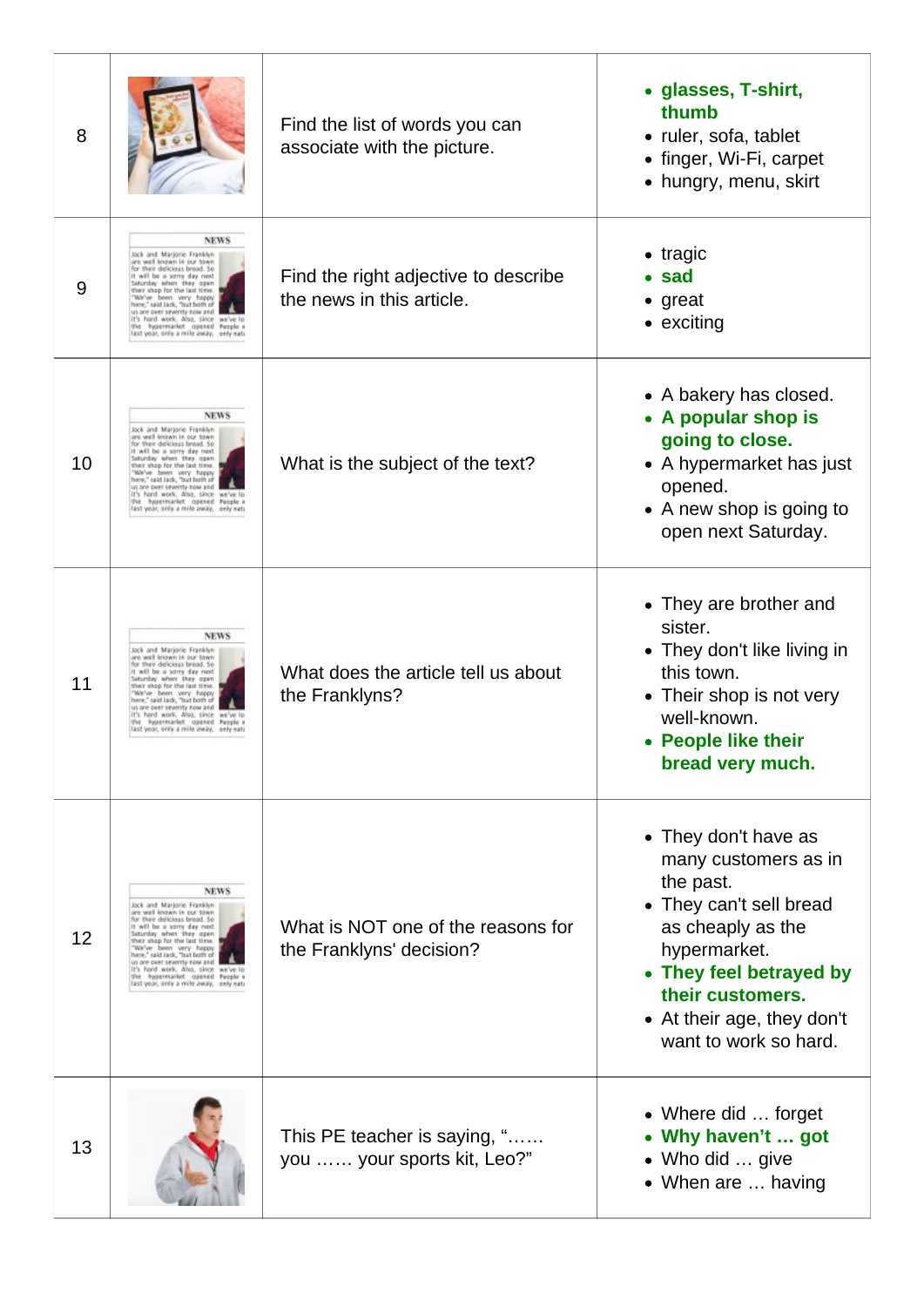| 14 | many people at the swimming<br>pool yesterday?                                             | • Were there<br>$\bullet$ Was it<br>• Did it have<br>$\bullet$ How                   |
|----|--------------------------------------------------------------------------------------------|--------------------------------------------------------------------------------------|
| 15 | It's 5 o'clock. The classroom is<br>empty because the students<br>home at 4 o'clock.       | $\bullet$ are going<br>• went<br>• have gone<br>$\bullet$ left to                    |
| 16 | 1 scared of snakes  the<br>first time I saw one.                                           | • have been  for<br>• was  ever<br>$\bullet$ am $\ldots$ since<br>• have been  since |
| 17 | Her first video  15,000 people<br>on YouTube!                                              | • was choosing for<br>• is watched from<br>• been liked by<br>• was seen by          |
| 18 | When our teacher noticed the<br>smoke, she  leave the<br>classroom as quickly as possible. | • said that we<br>• wanted everyone<br>• told us to<br>• will have to                |
| 19 | Philip, could you  me my<br>glasses, please?                                               | • bring<br>$\bullet$ carry<br>$\bullet$ take<br>• borrow                             |
| 20 | What does this picture show?                                                               | • Thick fog.<br>• Heavy traffic.<br>• High clouds.<br>• Large wings.                 |
| 21 | Choose a name for this "family" of<br>words: collar, tail, basket.                         | • Shopping<br><b>Dogs</b><br>Clothes<br>• Planes                                     |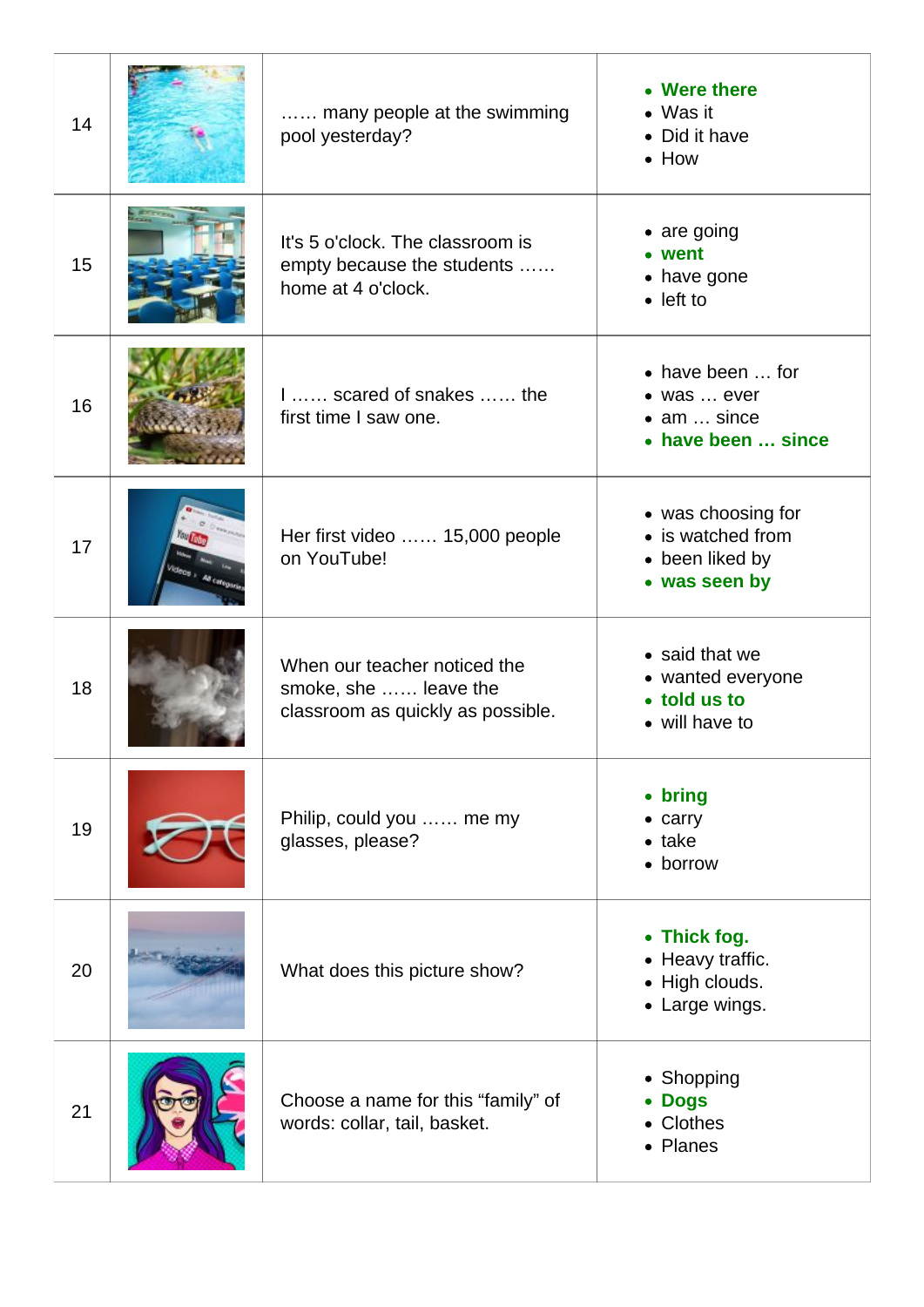| 22 |         | This sign means " the grass".                                 | • Keep off<br>• Walk out of<br>• Go away from<br>• Don't step                                |
|----|---------|---------------------------------------------------------------|----------------------------------------------------------------------------------------------|
| 23 | [AUDIO] | Listen. What does this word rhyme<br>with?                    | own<br>$\bullet$ soon<br>$\bullet$ done<br>• clown                                           |
| 24 | [AUDIO] | Listen and complete the series.                               | • though<br>$\bullet$ coat<br>• lawn<br>$\bullet$ doll                                       |
| 25 | [AUDIO] | Listen to the sentence. Which group<br>of words can you hear? | • has never<br>• ever written<br>• no one of<br>• them has ever                              |
| 26 |         | [AUDIO]                                                       | • Sydney.<br>• Edinburgh.<br>• London.<br>• Dublin.                                          |
| 27 |         | [AUDIO]                                                       | • John F. Kennedy.<br>• George Washington.<br>• Franklin D. Roosevelt.<br>• Abraham Lincoln. |
| 28 |         | [AUDIO]                                                       | • Fish and chips.<br>• Hot dogs.<br>Black taxis.<br>$\bullet$<br>• Aborigines.               |
| 29 |         | [AUDIO]                                                       | • Uncle Sam.<br>• Colonel Sanders.<br>• General Lee.<br>• Captain America.                   |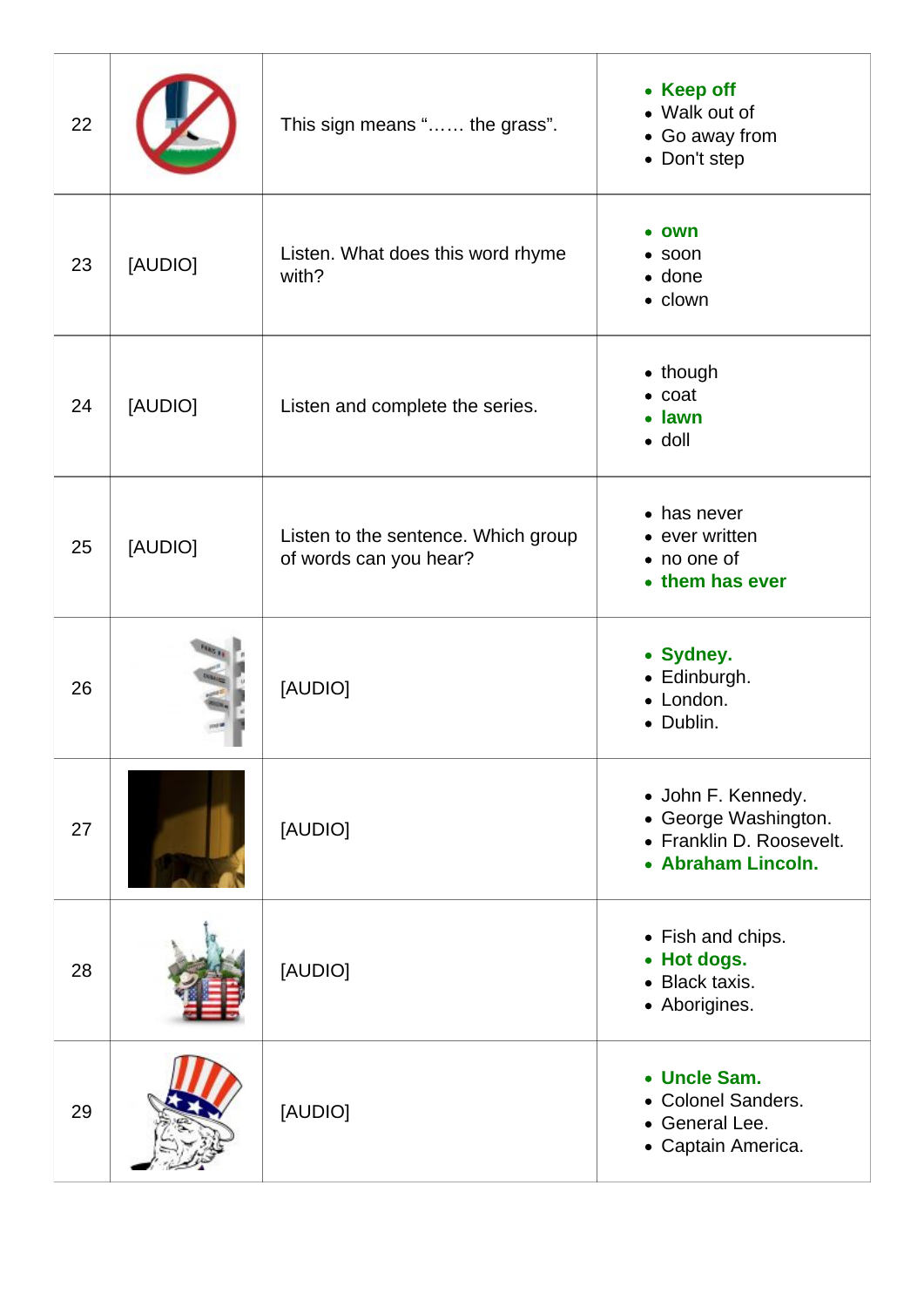| 30 | [AUDIO] | Listen. What can you ask the<br>waiter?                               | • "Can I have the bill,<br>please?"<br>• "Is there any money<br>left?"<br>• "May I check out?"<br>• "Could you pay,<br>please?" |
|----|---------|-----------------------------------------------------------------------|---------------------------------------------------------------------------------------------------------------------------------|
| 31 | [AUDIO] | Listen. What can you say to Janet?                                    | • "You must break it."<br>• "You need a rest."<br>• "There is a pause."<br>• "Take your time."                                  |
| 32 |         | [AUDIO]                                                               | • "It's a waste of time."<br>• "Quick, before they run<br>out."<br>• "You'll have to<br>hurry."<br>• "It won't last long."      |
| 33 | [AUDIO] | Listen. What can Mr Watson say to<br>explain the problem to his wife? | • "This is a bad road."<br>• "I've taken the wrong<br>road."<br>• "We mustn't go home."<br>• "I miss our house."                |
| 34 |         | [AUDIO]                                                               | • " it'll soon be<br>over."<br>• " it doesn't hurt very<br>much."<br>• " there's nothing to<br>it."<br>• " you can't help it."  |
| 35 | [AUDIO] | Listen. Who's the woman talking to?                                   | • A taxi driver.<br>• A shop assistant.<br>• Her husband.<br>• A bus driver.                                                    |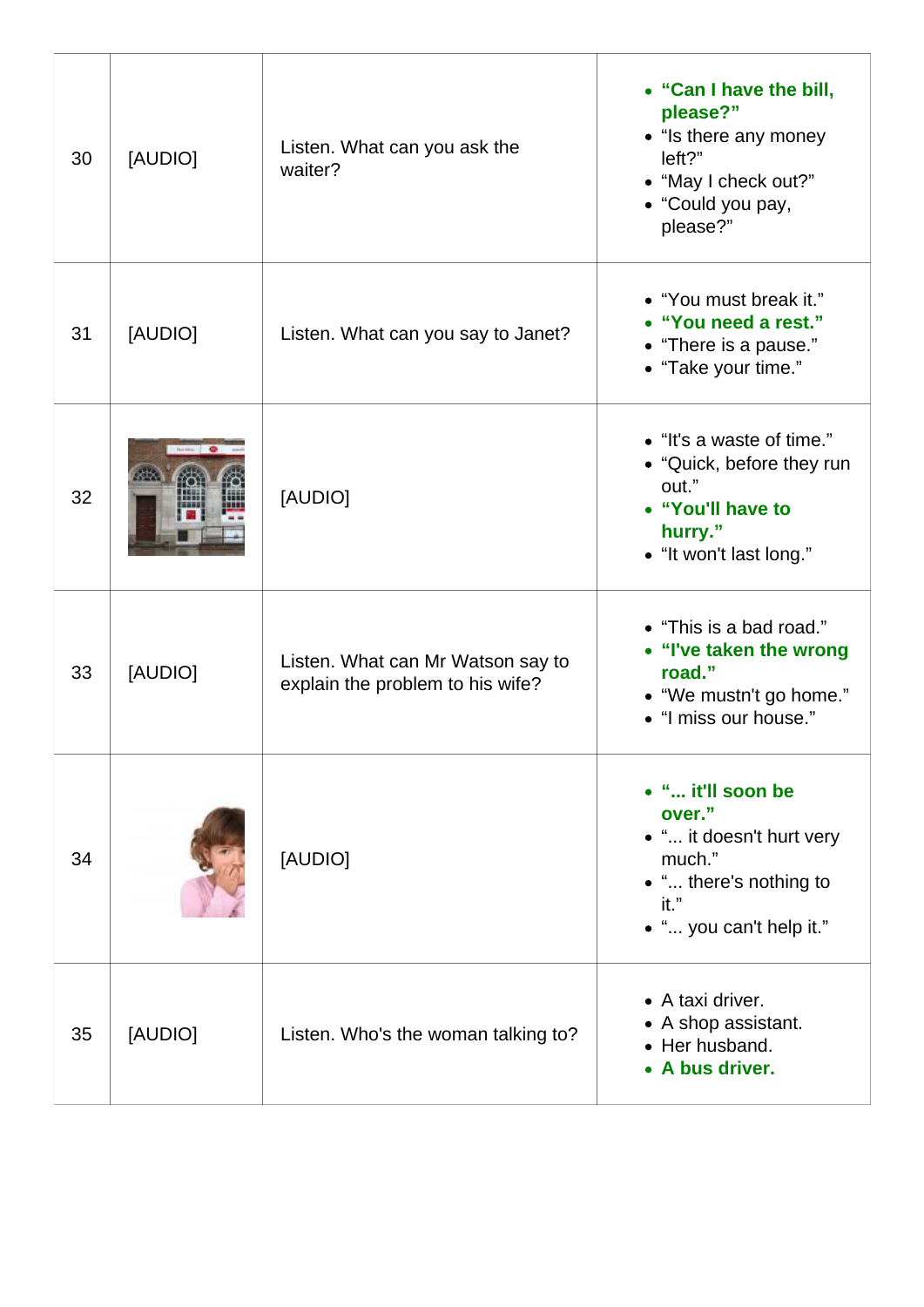| 36 | [AUDIO] | Listen. What can you say about<br>Jim?                                                          | • He has forgotten a<br>phone number.<br>• He is at home at the<br>moment.<br>• He is very near<br>Rachel's house.<br>• He lives at number 25.                                                                      |
|----|---------|-------------------------------------------------------------------------------------------------|---------------------------------------------------------------------------------------------------------------------------------------------------------------------------------------------------------------------|
| 37 | [AUDIO] | Listen. Stephanie understands the<br>problem and her call isn't important.<br>What can she say? | • "OK. Hold on."<br>• "I don't care if you're<br>busy."<br>• "Never mind."<br>• "You're welcome."                                                                                                                   |
| 38 | [AUDIO] | Listen. What can the boy say now?                                                               | • "Can I have your<br>autograph, Adele?"<br>• "I can see why. You<br>look just like her."<br>• "I knew I was right."<br>• "It's so exciting to meet<br>you."                                                        |
| 39 | [AUDIO] | Listen. What is Sarah's problem?                                                                | • She has got a hole in<br>her skirt.<br>• She has cut her hand.<br>• There's a stain on<br>her jeans.<br>• She has damaged her<br>phone.                                                                           |
| 40 | [AUDIO] | Listen to the conversation at the<br>train station. Which sentence is<br>true?                  | • The woman's ticket<br>is going to cost £25.<br>$\bullet$ It's 8.30 in the<br>morning.<br>• The woman is going to<br>pay £18 to go to<br>Manchester.<br>• The woman is going to<br>be late for her<br>appointment. |